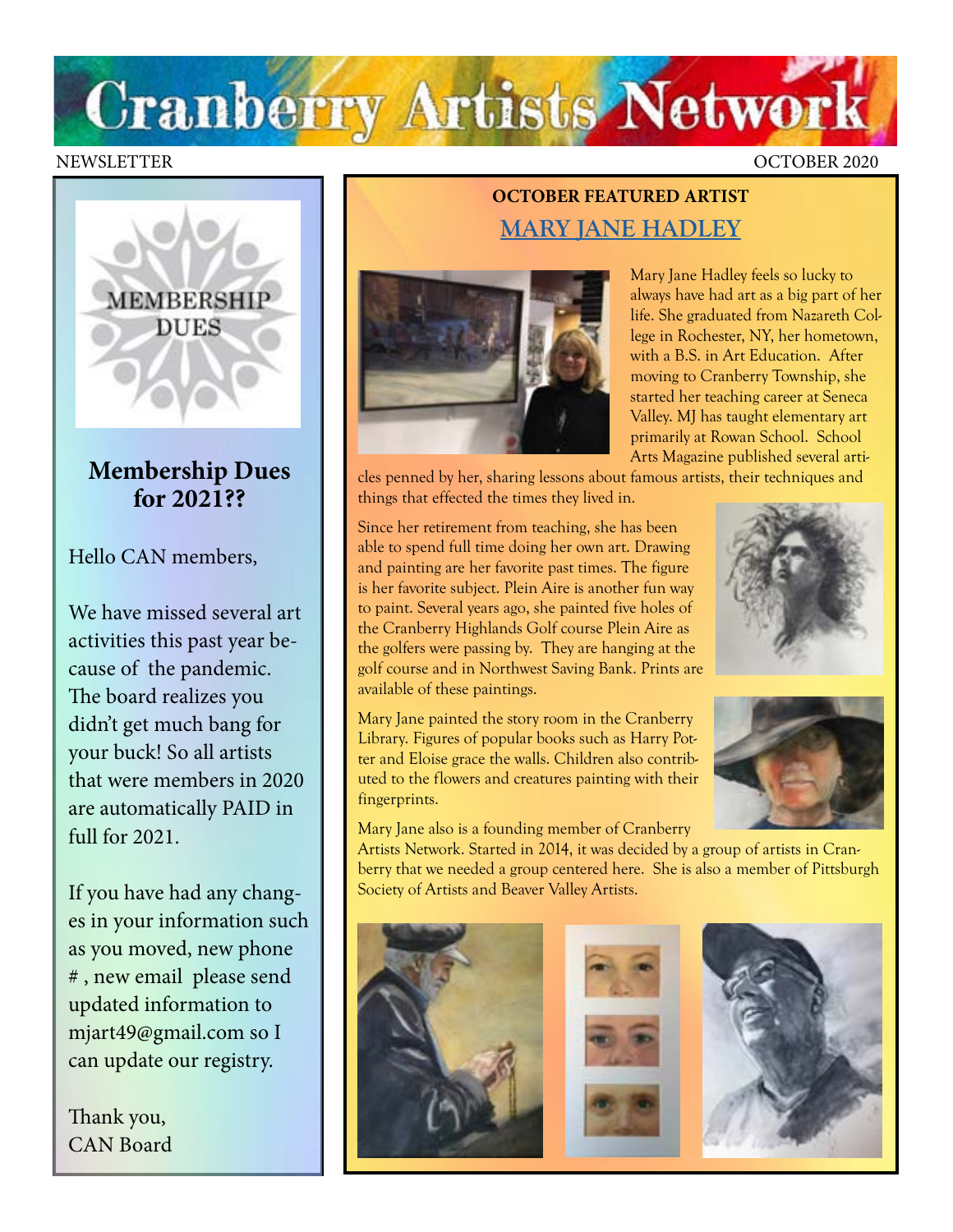## **Cranberry Artists Network (CAN) is screening NEW MEMBERS!!**

We are looking forward to a full schedule of activities in 2021, we will have a screening for new members. It will be Online. Please pass the word to friends who are interested to screen into CAN.

Here are the details:

• Go to www.cranberryartistsnetwork.com membership page on CAN website. Tap Apply. You can read general requirements and also see new member screening guide.

• Have membership application form filled out and sent to generalinfo@cranarts.com by 5:00 on OCTOBER 19, 2020.

• For online screening you will need to email 3 examples of your art following screening guidelines to mjart49@gmail. com by 5:00 on OCTOBER 19, 2020. Please include name, media and date completed.

• You will be notified within 48 hours if your have been screened in or not by email. If you are screened in, you will pay the dues for 2021 which are \$25.

#### • Any questions?

Email Mary Jane Hadley - Membership Chair mjart49@gmail.com

# **Cranberry Artists Network**

#### MEMBER NEWS

CAN members were well represented at the [North Hills Art Center'](https://northhillsartcenter.org/)s 2020 Members' Show - Seeing Double on display thru October 9, 2020.



**Larry Brandstetter** was awarded "BEST in SHOW" for his collage "Brightly Whispered"

**Diane Grguras** was awarded Honorable Mention for her Oil *"Catch of the Day"*

Other participating CAN members include **Sandra Beitsinger, Kathleen Bischak, Duane Cacali, Cindy Gil-**



**Patricia Mae Young** was awarded second place 2D for her Pastel Painting "*Monsoon, MN"* 



**berti, Gina Judy, Marian Sallade, Paula Siebieda, Alicia Stankay, Debra Tobin, James Tobin, Betty Trout,** and **Elizabeth Vargo.** Check out the virtual show at: [northhillsartcenter.org](http://northhillsartcenter.org) ~ Vote for the People's Choice Award [HERE](https://docs.google.com/forms/d/e/1FAIpQLScsSog0Kq7jG7CBDxJo6s7N85Dnja4aYVPOXaWGrNlpecg6Cg/viewform?vc=0&c=0&w=1&flr=0). Gallery Open: Mon - Fri 10am-3pm & Tues 7pm-9pm. Masks required.



CAN Member **[Mary Mason's](https://www.mmasonmetals.com/)** "*So many lost yet one still to save*" will be on display during the Associated Artists of Pittsburgh's Arts & Activism Exhibition, October 11 through November. Mary's creation is made with 74 Brass Flower shell casing, jade beading, brass chain, and one live bullet. The show will take place in the new AAP gallery space located in the old framery next to their office in Lawrenceville. 100 43rd Street, Pittsburgh, PA 15201. Most shows are by appointment. Please call 412-361 1370 or view online at [aapgh.org](https://www.aapgh.org/)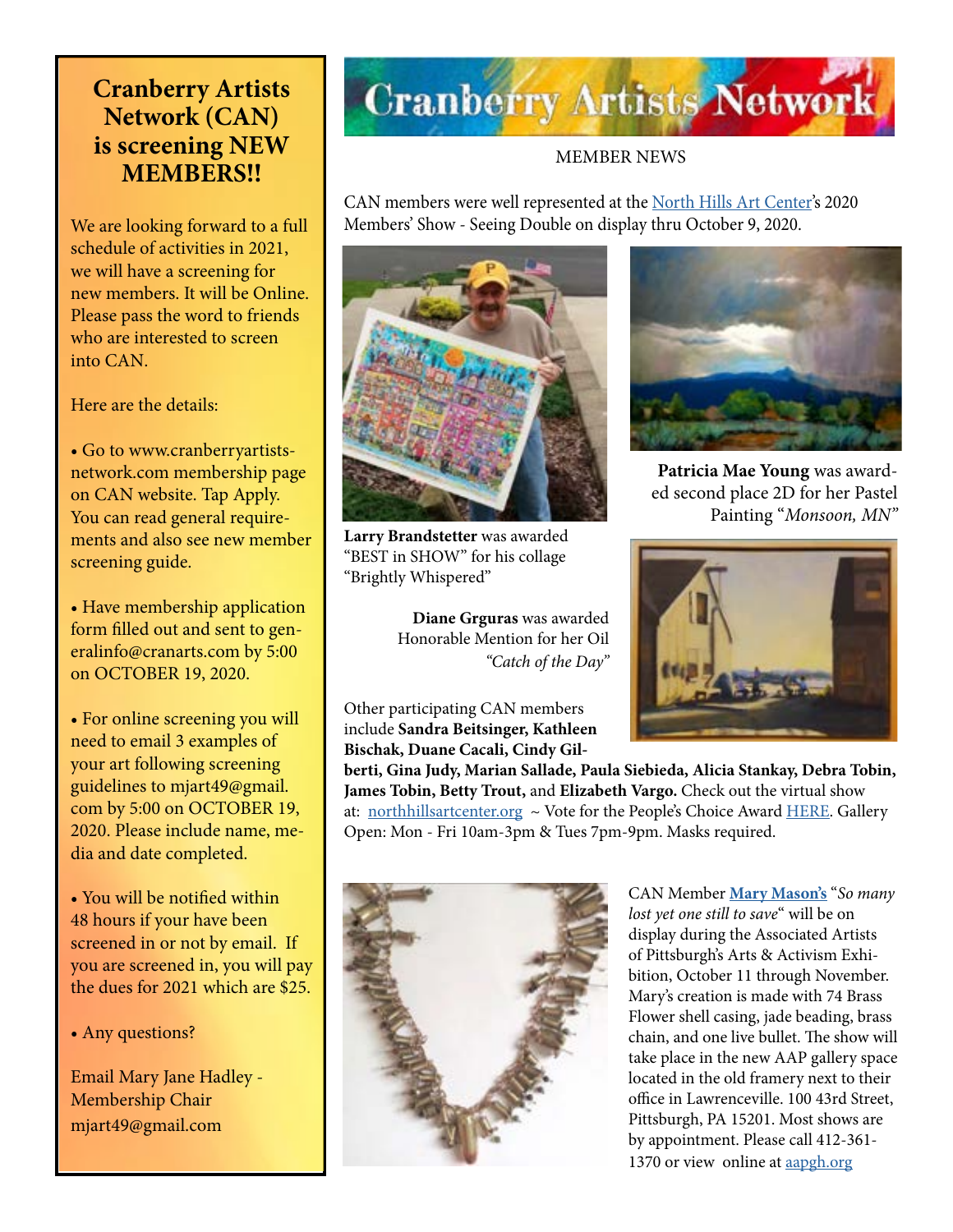

#### MEMBER NEWS



#### Congratulations to **Gina T. Judy**!

Gina's painting titled "*Deck at Fallingwater*" recently received the FINALIST award in Camelback Gallery's International Juried Architecture Competition.

See the online exhibition [Here](https://www.camelbackgallery.com/architecture2020exhibition) [https://www.camelbackgallery.com/](https://www.camelbackgallery.com/architecture2020exhibition) [architecture2020exhibition](https://www.camelbackgallery.com/architecture2020exhibition)

See more of Judy's work at: [https://www.facebook.com/gina.](https://www.facebook.com/gina.judy.31) [judy.31](https://www.facebook.com/gina.judy.31)

<https://www.ginajudyfineart.com/>

Here are some lovely examples of plein air paintings done by CAN members **Kathy Bischak (**on left) and **Patricia Young (**on right).











## **CALL FOR ARTISTS**

## **Tuscarawas Count Art Guild Fall Art Exhibit**

**Opening November 14th, 2020**

The Tuscarawas County Art Guild is providing an opportunity for artists to participle in our 5th juried art show. Artists 18 years and older and any TCAG member may submit a maximum of three original works of art.

**Entry Date:** Fri, Oct 30, 2-7pm and Sat, Oct 31, 9am to 3pm **Opening Day:** Sat, Nov 14, 6-8pm **Award Ceremony** will be at 7pm **Exhibit Hours:** Open Mon-Fri (except Thanksgiving weekend) 10am to 2pm, Sat 11am to 4pm. Closed Sundays **Eligibility:** All Art Guild members and artists over 18 years old. **Entry Fees:** TCAG members is \$20.00, \$25.00 nonmembers **Awards:** Best of Show, Awards of Excellence, Merit Awards, and Honorable Mention Awards – free TCAG membership. Number of awards will be determined by the number of entries received.

For rules, requirements and details, visit: [https://www.tuscarawascountyartguild.](https://www.tuscarawascountyartguild.com/2020juriedshow) [com/2020juriedshow](https://www.tuscarawascountyartguild.com/2020juriedshow)



Membership year September to May. Benefits include: Monthly meetings with artist demos (currently virtual due to Covid-19), monthly newsletters, artist links on our website, social media, annual Mother's Day show and other local show/vendor opportunities.

Membership Cost \$25 single and \$35 family (2 adults, same address).

Join before Nov 19 and be entered in our raffle for a free 2022 membership!

Please make checks payable to West Hills Art League and mail to: West Hills Art League, P.O. Box 633 Moon Township, PA 15108, or use our convenient PayPal link located on the Membership page of our website.

**<http://www.westhillsartleague.com>**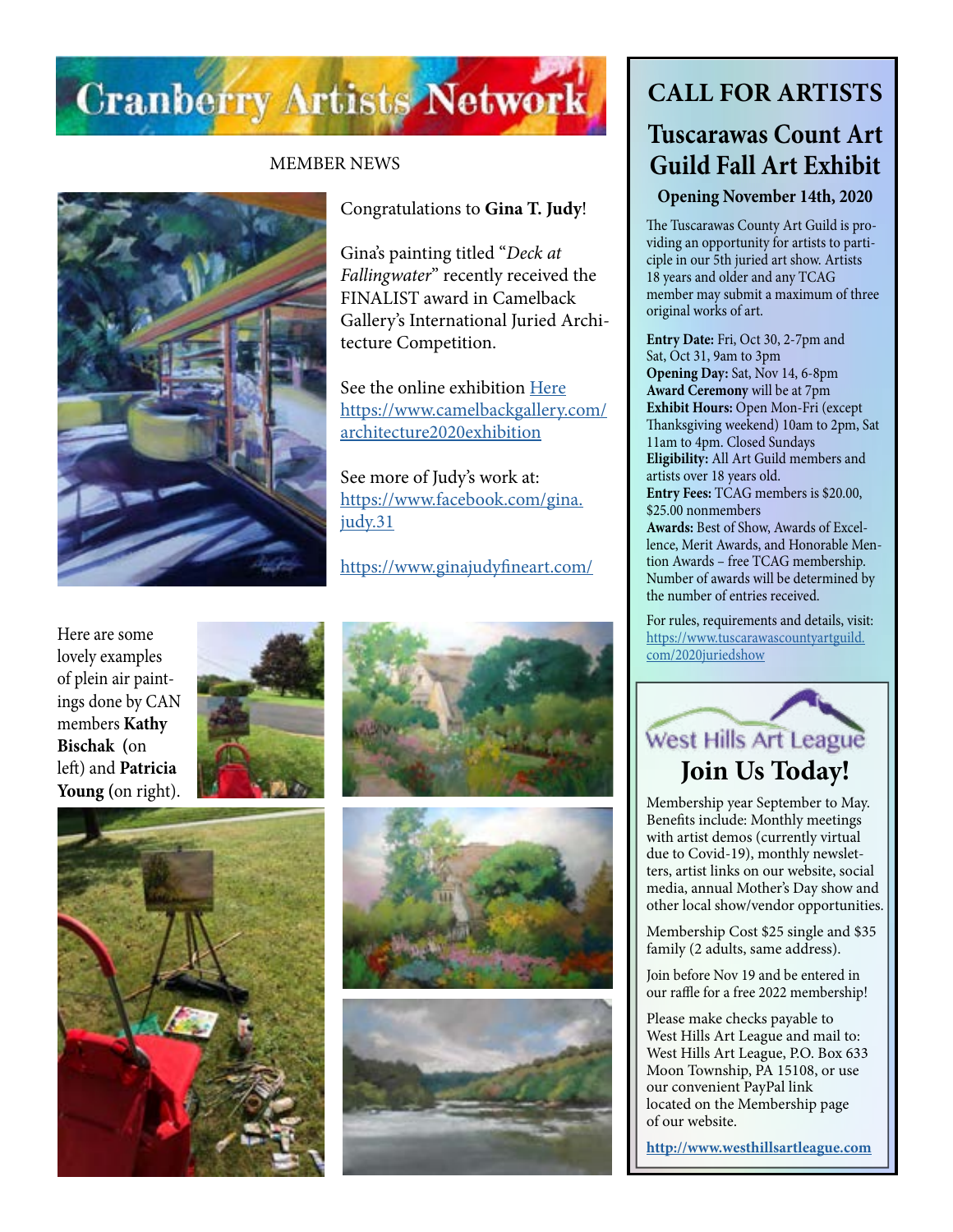## **CALL FOR ARTISTS**

The **[North Hills Art Center](https://northhillsartcenter.org/)** is conducting Two Call for Artists

### **Crisis Center North Charity Show**

• Artwork take in 10/19-21,

- 10am-3pm & tues. night 7-9 pm
- Show opening on Oct 23
- Commission 50% Artist,
- 25% NHAC, 25% CCN
- No entry fee, anyone may enter



**Holiday Artisan Market**  Artists will be juried this year [Call for Artists](https://northhillsartcenter.org/resources/Documents/Shows/HAM%20Artist%20Call%202020.jpg)  [General Instructions](https://northhillsartcenter.org/resources/Documents/Shows/Holiday%20Artisan) Show Flyer

Market Dates: Nov 21-Dec 12, 2020

Market Hours: Mon thru Sat: 10am-3pm, Tues Evenings: 7pm-9pm

Delivery of items: Nov 10–13, 10am-3pm; Nov 10, 7-9pm & Nov 14, 10am-12pm

Pick up of items: Dec 16–18, 10am-3pm; Dec 19, 10am-12pm (tentative)

Please read the General Instructions very carefully.

Please register to reserve your place by Oct 30 or as space allows.

## **Cranberry Artists Network**

#### MEMBER NEWS



tition. Although he did not achieve one of the seven top awards, the host and judge picked ten each for Artist Nomination Award. The Judge, Linda Kemp chose Larry's "You had me at Woof!" ink drawing to be one of her picks. See the virtual show, search: Bob Burridge Petting Zoo



Larry Brandstetter was awarded a Finalist Award at the Camelback Gallery's International Juried 2020 Architecture Competition for his 20x30 ink drawing, River Front Stew. Artists represented in this show are from: Canada, Germany, Italy, Sweden, United Kingdom, Ukraine and USA. Camelback is promoting this show with Media Publications - Artweek.com & Artbase.com. Both having over 30,000 subscribers each.

Larry was one of over 950 entries in the Robert Burridge Studios' Petting Zoo juried compe-



The Art Show at Pitt Greensburg Virtual Juried Show ~ September 25 to October 8, 2020. Larry Brandstetter will be displaying 5 pieces ~ Don't forget to vote for your favorite all the way to 10/5. Virtual Awards recognition, October 8, 2020 at 6:00pm. Search: Art Show at Pitt Greensburg.

**Grand Opening October 17th 2020 for Art Spirit - Fine Art Studio & Gallery!**

**Jaison Schafer** & **Stephanie Cassidy** have moved their Saxonburg studio down the road but still on Main Street Saxonburg. They now have an entire building with an actual storefront at 276 W. Main Street Saxonburg, pa 16056. It has been a lot of work but they are almost there so wanted to spread the word to you and all the CAN members. They will be having tons of painting courses and workshops for all skill levels and ages. They will also have a gallery where they will lease wall space to local artists for 2 month blocks at a time at a reasonable lease price. The artist will keep 100% of what they sell and can also sell prints of their original artwork in our gallery. Every 2 months they will also promote and host an opening party kicking off our the new artists shows each time!

They will also be having an experienced model pose for figure drawing every 3rd friday evenings for a very small fee anyone who wants to show up can come and draw/paint a live model.

They have combined their other 2 businesses so the Art Spirit will also be the new home of their live painting business "Live Painting Pgh - by Jaison & Stephanie" (www.livepaintingpgh.com) and their mural business "Blue Brush - Murals & Design" (www.artspiritfineart.com) They have put a lot of time, money and energy into this and are very excited to open Oct 17th. Their website is [www.artspiritfineart.com](http://www.artspiritfineart.com)